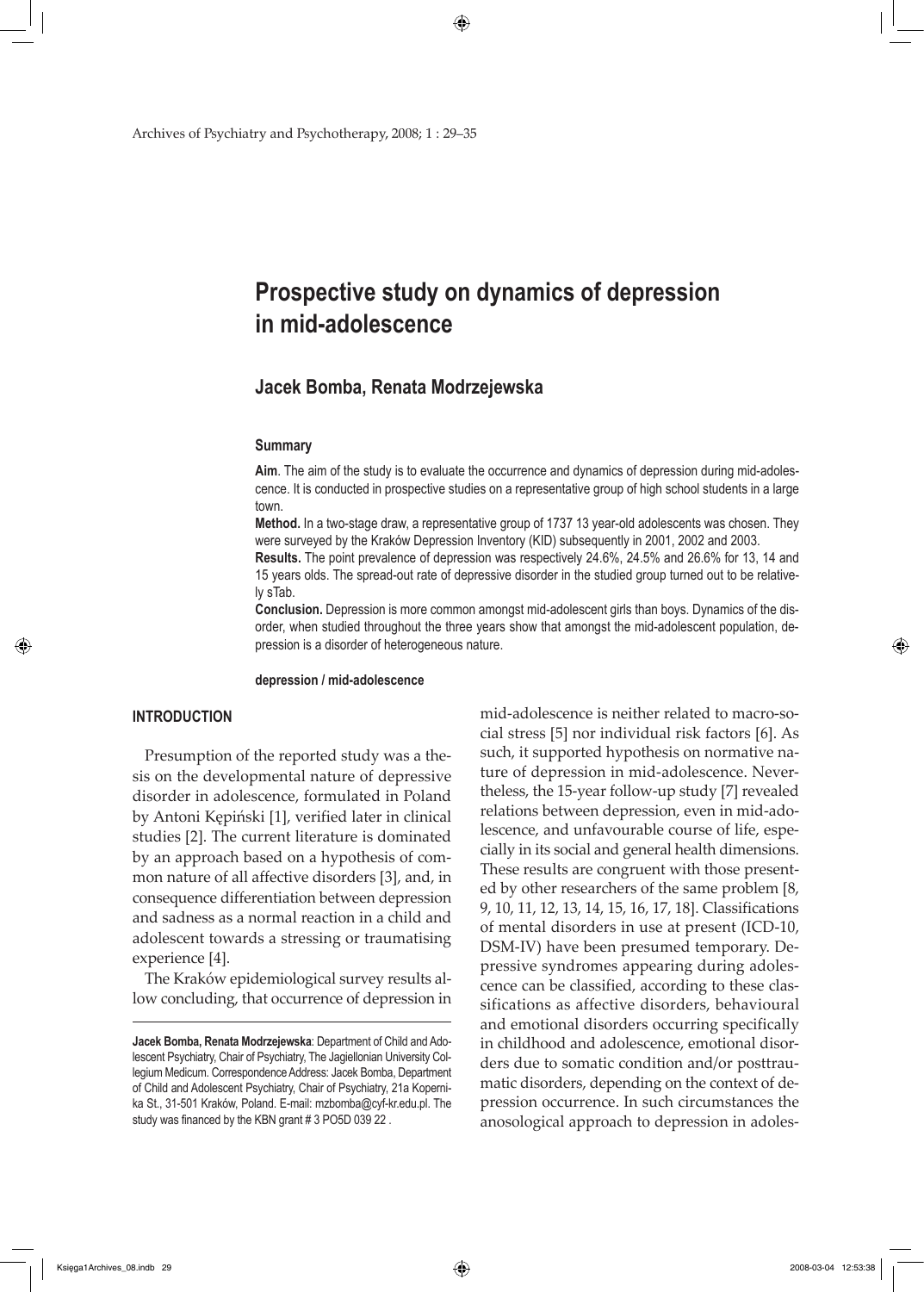⇔

cence seems to be justified. Depression – in the reported study – is understood as a syndrome.

## **Aim of the study**

The goal of the study is identification of data bringing closer to answering a question of dynamics of depression during mid-adolescence. Earlier observations [19, 20] allowed a presumption that the point prevalence index is sTab. in this developmental stage, and is higher among girls.

### **MATERIAL AND METHODS**

Prospective survey of a representative sample of high school students in a large town was planned. In 2001, in a two-stage draw a sample of 1737 13 year-old students of the 1st year of junior high school was chosen. They were surveyed three times in 2001, 2002 and 2003 by the Kraków Depression Inventory (KID). KID is a questionnaire covering a set of depression symptoms (mood, anxiety, cognition, activity, self-destruction, somatic symptoms) characteristic for preadolescents and adolescents in early- mid- and late-adolescence. Three versions of KID have been developed respectively: AO"B1" for parents of preadolescents, IO"B1" – for 13-15 year-old adolescents, and IO"C1" – for adolescents over 16. As a descriptive task of the questionnaire was chosen the authors had decided to leave the items of low discriminative value. Diagnostic validity of KID IO"B1" in screening studies was similar to that of the Beck Depression Inventory. KID IO"B1" consists of 104 items, 89 of which refer to depression symptoms. Introductory instruction asks to identify symptom characteristics to the previous month. Nevertheless, some of the items (e.g. especially referring to self mutilation and suicide attempts) require reflection covering longer time. KID results are assessed with a sten scale. KID IO"B1" reliability index - Cronbach alfa = 0.9404; diagnostic validity index – point biserial correlation coefficient  $r = 0.5344$ .

 Surveyed students were asked to sign their responses to make individual follow-up possible.

1737 KID IO"B1" questionnaires were distributed among chosen school groups in 2001, 2002, 2003. Completed questionnaires (1636 in 2001,

1202 in 2002 and 1118 in 2003) were included into analyses. In dynamics analysis however, only those, which could be identified individually for all three stages of survey were taken into account. Tab. 1 illustrates proportions of distributed and analysed questionnaires in each stage of the study.

Point prevalence of depression could be assessed upon results obtained from 64.4 – 92.1% of the group of mid-adolescent high school students selected for the survey. Analysis of depres-

### **RESULTS**

| Year         | Initial<br>population<br>sample | Number of<br>KID IO"B1"<br>collected | $\%$  |
|--------------|---------------------------------|--------------------------------------|-------|
| $-2001$      | 1737                            | 1636                                 | 94.18 |
| $II - 2002$  | 1737                            | 1202                                 | 69.20 |
| $III - 2003$ | 1737                            | 1118                                 | 64.36 |

**Table1.** Pupil sample and information collected

sion dynamics could be performed in the group of 320 students (18.4% from the initial 1737). Proportions of those subjects who could be traced in time along the follow-up are presented in the Fig. 1.

Point prevalence indexes in the first stage of the study in 2001 for the whole sample (24.6%; 26.8% for girls, 22.5% for boys) and at the same stage for the group followed-up (25.3%; 27.4 % for girls, 22.8 % for boys) are presented in Fig. 2.

## **Point prevalence of depression among mid-adolescents.**

Point prevalence of depression in the population studied was based on screening diagnosis of depression based of the result of KID IO"B1" ≥ 7. Assessment was performed in the same population sample three times in: 2001 (13 y.o.), 2002 (14 y.o.), 2003 (15 y.o.). Results are presented in Tab. 2 and Fig. 3.

Depression point prevalence index in the sample studied was relatively stable: 2001 (13 y.o.) = 24.6%; in 2002 (14 y.o.) = 24.5%; in 2003 (15 y.o.) = 26.6%

Archives of Psychiatry and Psychotherapy, 2008; 1 : 29–35

 $\Leftrightarrow$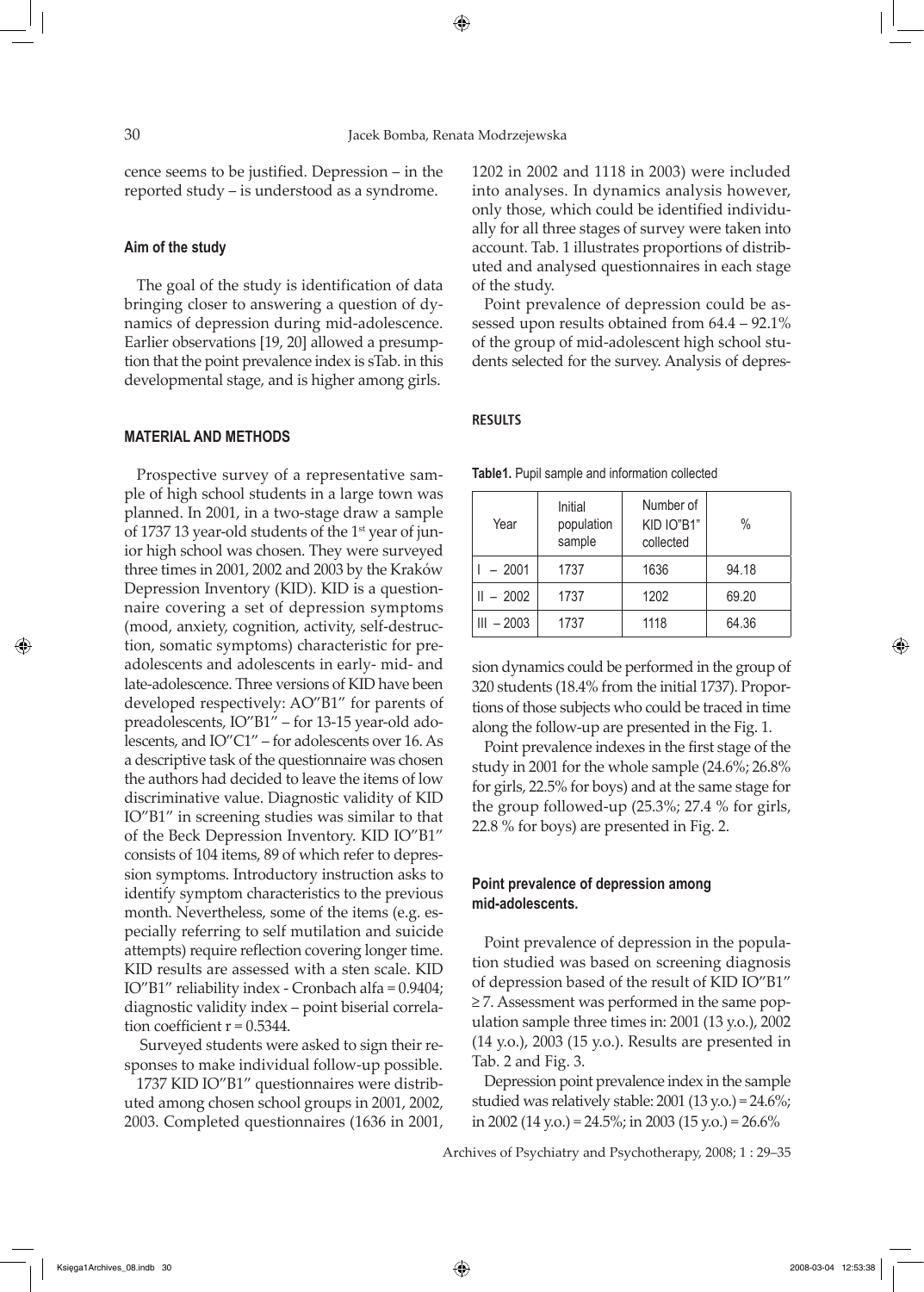◈

## Prospective study on dynamics of depression i mid-adolescence 31





**■included □no complete data** 

|  |  |  |  | Table 2. Point prevalence of depression among 13, 14, 10 yo |  |  |  |  |
|--|--|--|--|-------------------------------------------------------------|--|--|--|--|
|--|--|--|--|-------------------------------------------------------------|--|--|--|--|

| Year  | 2001 |            |      | 2002           |     |               | 2003 |                |     |               |     |                |
|-------|------|------------|------|----------------|-----|---------------|------|----------------|-----|---------------|-----|----------------|
| Age   | 13   |            |      | 14             |     |               | 15   |                |     |               |     |                |
|       |      | Depressive |      | Non-depressive |     | Depressive    |      | Non-depressive |     | Depressive    |     | Non-depressive |
|       | N    | $\%$       | N    | $\frac{0}{0}$  | N   | $\frac{0}{0}$ | N    | $\frac{0}{0}$  | Ν   | $\frac{0}{0}$ | N   | $\frac{0}{0}$  |
| Boys  | 179  | 22.5       | 618  | 77.5           | 117 | 22.0          | 416  | 78.0           | 123 | 22.3          | 429 | 77.7           |
| Girls | 209  | 26.8       | 571  | 73.2           | 150 | 26.9          | 408  | 73.1           | 174 | 30.7          | 392 | 69.3           |
| All   | 388  | 24.6       | 1189 | 75.4           | 267 | 24.5          | 824  | 75.5           | 297 | 26.6          | 821 | 73.4           |

Depression point prevalence differences between boys and girls in 2001, 2002 and 2003:

For 2001: Pearson's Chi<sup>2</sup> = 3.995; df =1, p = 0.046

For 2002: Pearson's Chi<sup>2</sup> = 3.324; df =1,  $p = 0.058$ 

For 2003: Pearson's Chi<sup>2</sup> = 10.251; df =1, p = 0.001

Depression point prevalence differences in 2001, 2002 i 2003 for boys:

Pearson's Chi2 = 0.048; df =2, p = 0.976

Depression point prevalence differences in 2001, 2002 i 2003 for girls: Pearson's Chi2 = 3.019; df =2, p = 0.221

**Fig. 2.** Point prevalence of depression among 13 yo in 2001



Archives of Psychiatry and Psychotherapy, 2008; 1 : 29–35

⊕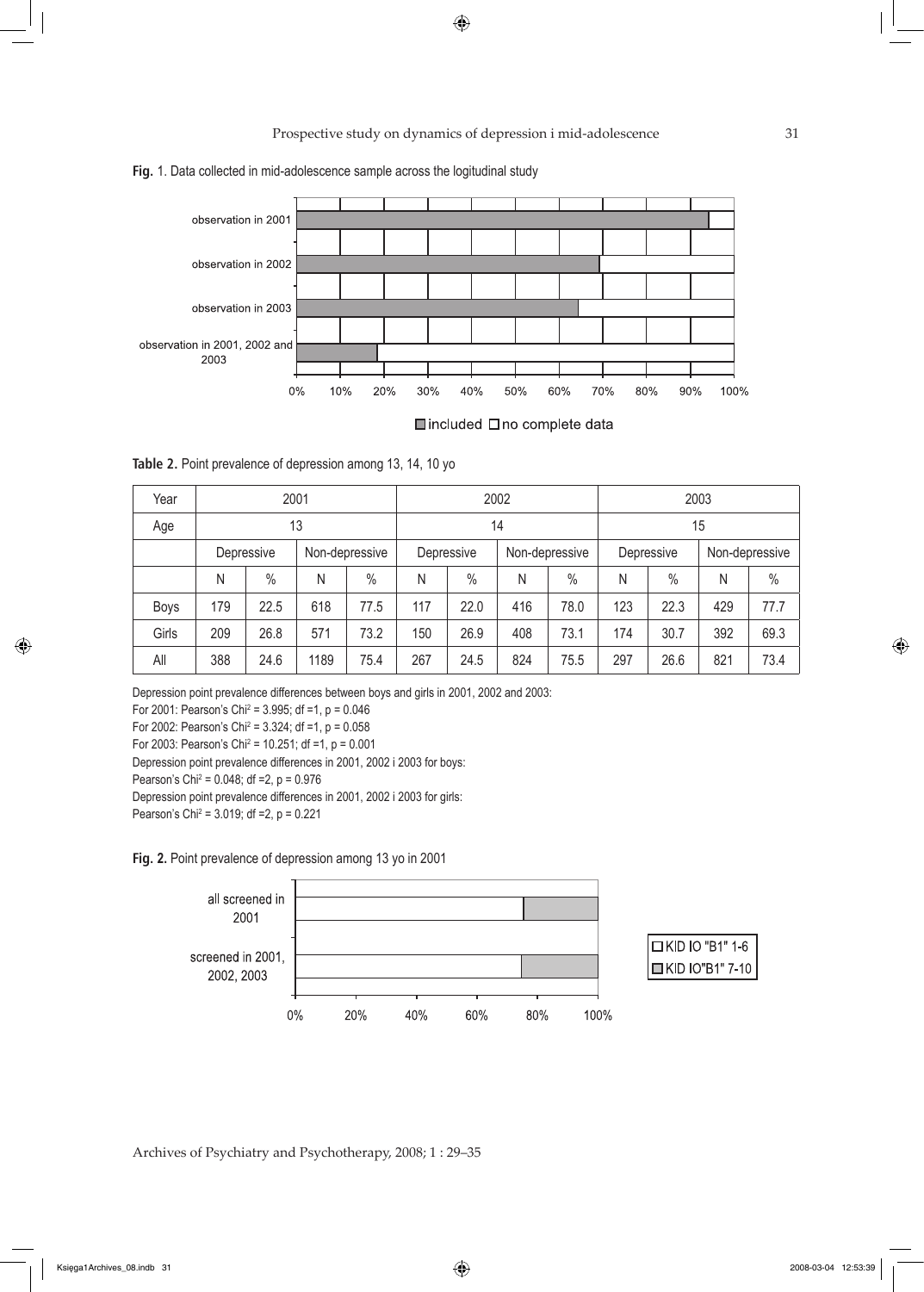32 Jacek Bomba, Renata Modrzejewska

⊕

**Fig.** 3. Depression point prevalence in 2001, 2002 and 2003 among 13, 14 and 15 yo







**Table 3.** Depression dynamics in mid-adolescence

## **Boys**

⊕

# Diagnosis of depression in: 2003 non-depressive | 2003 depressive 2001 non-depressive 2002 non-depressive 99 (66.4%) 9 (6,0%) 2001 non-depressive 2002 depressive 6 (4.0%) 1 (0.7%) 2001 depressive  $2002$  non-depressive | 15 (10.1%) | 3 (2.0%) 2001 depressive  $(9.4\%)$  2002 depressive  $(1.3\%)$  14 (9.4%)

#### **Girls**

|                     | Diagnosis of depression in: | 2003 non-depressive | 2003 depressive |
|---------------------|-----------------------------|---------------------|-----------------|
| 2001 non-depressive | 2002 non-depressive         | 97 (57.3%)          | 11 $(6.4\%)$    |
| 2001 non-depressive | 2002 depressive             | $5(2.9\%)$          | 11 $(6.4\%)$    |
| 2001 depressive     | 2002 non-depressive         | 13 (7.6%)           | $5(2.9\%)$      |
| 2001 depressive     | 2002 depressive             | $9(5.3\%)$          | 20 (11.7%)      |

Archives of Psychiatry and Psychotherapy, 2008; 1 : 29–35

**Depression and gender**

Our earlier studies showed that in mid-adolescence depression is more often diagnosed in girls [19, 20]. This finding was checked out this time in the same sample, in consecutive three years. The difference appeared to be statistically significant in the first and last stage of followup, and insignificant in the middle (2002). Results are presented in Tab. 2 and Fig. 4.

Depression point prevalence indexes in consecutive years and in each year are higher for girls, than for boys. But, changes are not significant statistically.

# **Dynamics of depression between 13, 14 and 15 year of age**

Changes in depressive symptoms' intensity were based upon differences in KID IO"C1" results in 320 students, between 2001, 2002 and 2003, when the subjects were subsequently 13, 14 and 15 year old. KID IO"C1" results were compared between 2001 and 2002, and 2001 and 2003. Four different types of change in were identified:

A.results  $KID \geq 7$ , allowing for screening diagnosis of depression found in both stages of the study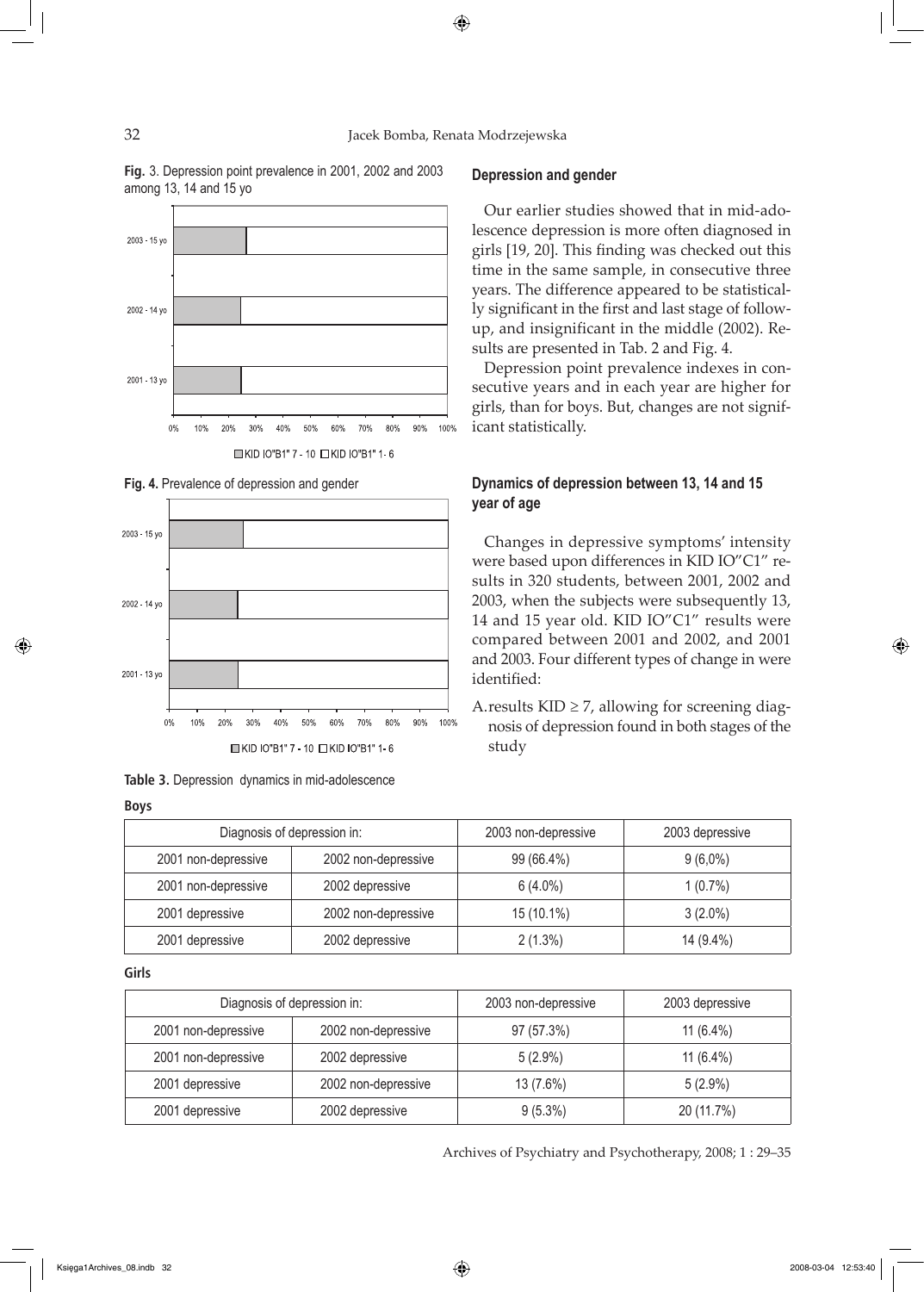#### **Boys and girls together**

| Diagnosis of depression in: |                     | 2003 non-depressive | 2003 depressive | Together    |  |
|-----------------------------|---------------------|---------------------|-----------------|-------------|--|
| 2001 non-depressive         | 2002 non-depressive | 196 (61.3%)         | 20 (6.3%)       | 216 (67.5%) |  |
| 2001 non-depressive         | 2002 depressive     | $11(3.4\%)$         | $12(3.8\%)$     | 23 (7.2%)   |  |
| 2001 depressive             | 2002 non-depressive | 28 (8.8%)           | 8(2.5%)         | 36 (11.3%)  |  |
| 2001 depressive             | 2002 depressive     | $11(3.4\%)$         | 34 (10.6%)      | 45 (14.1%)  |  |
| Together                    |                     | 246 (76.9%)         | 74 (23.1%)      | 320 (100%)  |  |

- B. results  $KID \geq 7$ , allowing for screening diagnosis of depression not found in 2001, but later in 2002, or 2003
- C. results  $KID \geq 7$ , allowing for screening diagnosis of depression found in 2001 and lower in next years (2002 or 2003)
- D.results  $KID \le 7$ , in each year of the study.

Proportions of identified changes in KID IO"B1" results for the whole sample, and separately for girls and for boys are presented in Fig. 5.

Non-depressive students formed the biggest subgroup in both comparisons (2001/2002 - 216, 67%; 108 boys, 72.5%; 108 girls, 63.2%, and 2001/2003 – 207, 64.7%; 105 boys, 70.5%; 102 girls, 59.6%). The subgroup showing depression in the second year of the study consisted in 23 persons - 7.2% (7 boys, 4.7%; 16 girls, 9.4%). In the third year of the study, depression was diagnosed for the first time in 32 students (10%; in 10 boys, 6.7%; 22 girls, 12.9%). Depression diagnosed in 13 y.o., disappearing in 14 y.o. characterised 36



students (11.3%; 18 boys, 12.1%; 18 girls, 10.5%); disappearing in 15 y.o. – 39 students (12.2%; 17 boys, 11.4%; 22 girls, 12.9). Subgroups of students diagnosed as depressive both in 2001 and 2002, or 2001 and 2003 respectively were: 45 (14.1%) and 42 (13.1%); boys – 16 (10.7%) and 17 (11.7); girls 29 (17.0%) and 25 (14.6%).

Changes in KID IO"B1" results reflecting depression, disappearance of depression and pe-

Archives of Psychiatry and Psychotherapy, 2008; 1 : 29–35

riodic appearance of depression in three consecutive years, allowed identification of 5 subgroups of mid-adolescents. The subgroup not diagnosed as depressive in three stages of the study showed to be the biggest one (N=196, 61.6%; 99 boys, 66.4% and 97 girls, 57.3%). The subgroup diagnosed as depressive throughout the study, in each stage was formed of 34 students (10.6%; 14 boys, 9.4% and 20 girls, 11.7%).

⊕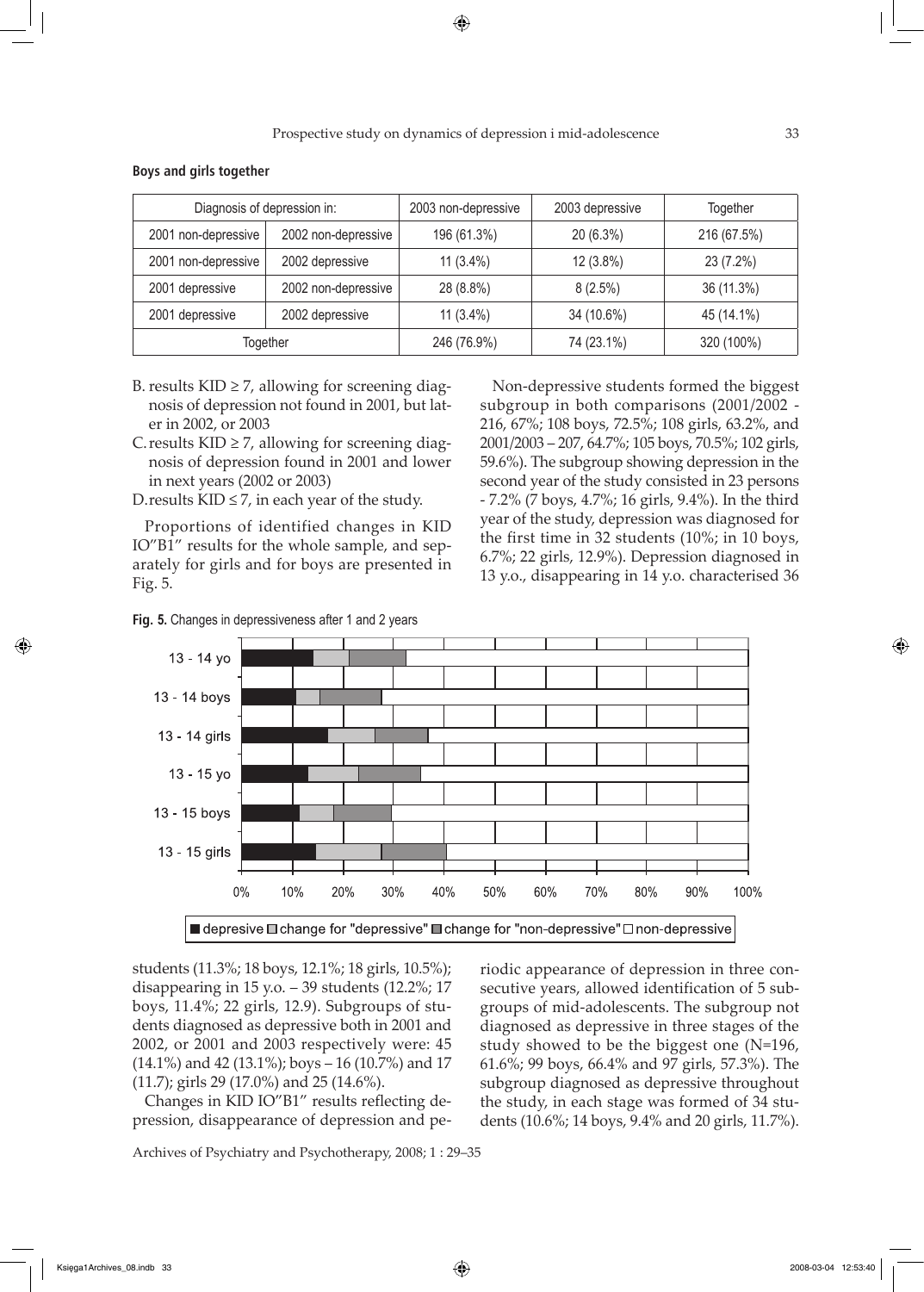The subgroup of the students showing depression in 14 or 15 y.o., and still depressive in 15 y.o. (N= 32, 10.1%) consisted of 10 boys (6.7%) and 22 girls (11.4%). The subgroup with depression in 13 y.o., and non-depressive in 14 y.o. or/and 2003 was formed of 39 students (12.2%; 17 boys, 11.4; 22 girls, 12.9). The subgroup with periodical appearance of depression N=19 (5.9%) was composed of 9 boys (6.0%) and 10 girls (5.8%). Proportions of the subgroups are presented in Fig. 6.



## **Discussion**

Small changes in point prevalence index of depression assessed in the same population in three consecutive years indicate a relative stability in prevalence of the disturbance studied. This stability can be enforced by the nature of KID designed for screening diagnosis of depression as well as size of the representative population sample.



Nevertheless some expected results of the study, such as significant decrease of point prevalence value among boys, and its increase among girls, observed in earlier developmental stage of transition from childhood to preadolescence [19], did not show up. It can be hypothesised, that such change accompanies the process of puberty. The difference in prevalence of depression between girls and boys (depression is more often diagnosed among girls) seems to be sTab. in mid-adolescence, in spite of an evident growth of prevalence of depression among girls with age. This result, however congruent with clinical observations, should be approached cautiously, as the number of 15 y.o. included in analysis was smaller in comparison with 13 y.o. and 14 y.o.

Analysis of the dynamics of depression in mid-adolescents identified a group of youngsters (appr. 10%), more girls than boys, as depressive at each consecutive study stage. These findings indicate a possibility of the long-term depressive course of adolescence.

Girls were also found to be more often represented in the group with intermittent appearance of depression through mid-adolescence. Earlier results of cross-studies on depression in adolescents [20, 21] suggested that this type of dynamics is characteristic for this developmental stage. A longitudinal study did not support this.

Depression, as diagnosed in screening with KID, showed to be quite often among mid-adolescents. A longitudinal prospective observation revealed that depression is not diagnosed in more then 60% young people between 13 and 15 years of age. But, in those who are diagnosed as depressive, the course of the disturbance var-

Archives of Psychiatry and Psychotherapy, 2008; 1 : 29–35

↔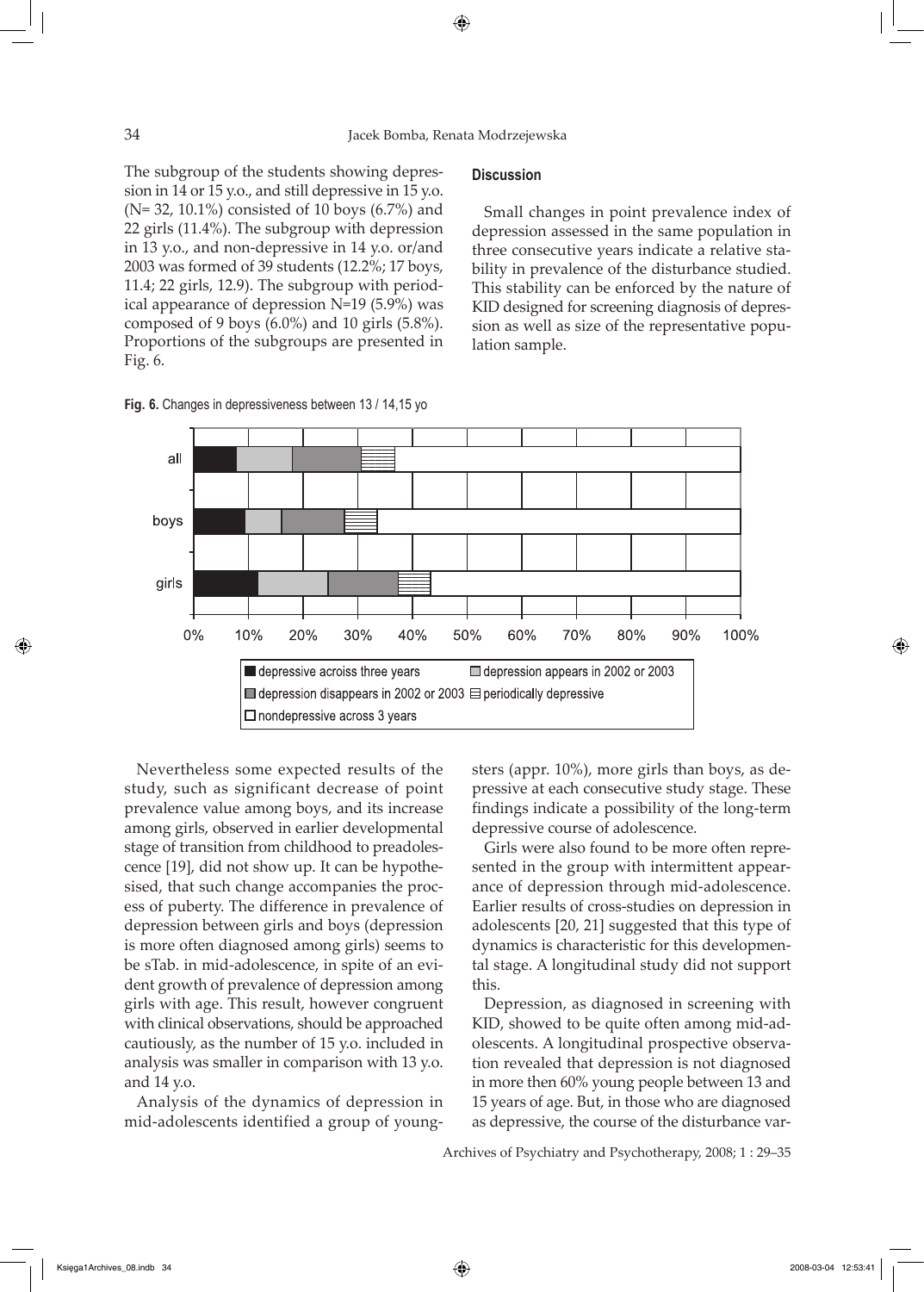ies. The observation of dynamics of the symptoms does not allow for any hypothesis on its nature. Nevertheless the observations suggest, that adolescent depression nature is ambiguous, and should not be classified as one kind of mental disorder.

The predictive value of screening diagnosis of depression in mid-adolescence remains unanswered. Follow-up studies, also Polish, showed that a depressive course in adolescence is related with the quality of life in adulthood [7, 8, 9, 10, 11, 12, 13, 14, 15, 16, 17, 18].

## **Conclusions**

Depression in adolescence is not unambiguous in nature, as far as it can be assessed upon its course.

Point prevalence of depression in mid-adolescents is more often among girls, also when course characteristics are taken into account. Depression also appears earlier among adolescent girls.

Predictive value of early diagnosis of depression requires further studies.

## **REFERENCES**

↔

- 1. Kępiński A. Melancholia. Warszawa: PZWL; 1974.
- 2. Bomba J. Depresja u młodzieży. Analiza kliniczna. Psychiat. Pol. 1982, 16: 1-2, 25—30.
- 3. American Psychiatric Association: Diagnostic and Statistical Manual, Fourth Edition. American Psychiatric Association, Washington DC, 1994.
- 4. Rabe-Jabłońska J. Zaburzenia afektywne u dzieci i młodzieży. In: Psychiatria. Bilikiewicz A. ed. Warszawa: PZWL; 2002. p. 416—424.
- 5. Badura-Madej W, Bomba J, Hagman H, Klenberg L, Ulasinska R. Self-image of adolescents and adolescent depression. Comparative study of Finnish and Polish adolescents. Contemporary childhood and adolescence, Kraków: 1988. p. 36.
- 6. Bomba J, Kurzydło B. Przebieg rozwoju biologicznego i społecznego a występowanie zaburzeń psychicznych o obrazie depresyjnym u dzieci i młodzieży. Psychiat. Pol. 1990, 24, 4: 7—14.
- 7. Bomba J, Modrzejewska R, Pilecki M, Ślosarczyk M. Depresyjny przebieg dorastania jako czynnik ryzyka powstawania zaburzeń psychicznych – piętnastoletnie badania prospektywne. Psychiat. Pol. 2003, 37, 1: 57—698.

Archives of Psychiatry and Psychotherapy, 2008; 1 : 29–35

- 8. Harrington R, Bredenkamp D, Groothues C, Ruttr M, Fudge H, Pickles A. Adult outcomes of childhood and adolescent depression: III. Links with suicidal behaviors. J. Child. Psychol. Psychiat. 1994, 35: 1309—1319.
- 9. Kovacs M, Goldston D, Gatsonis C. Suicidal behaviors and childhood-onset depressive disorders: a longitudinal investigation. J. Am. Acad. Child. Psych. 1993, 32: 8—20.
- 10. Rao U, Weissman MM, Martin JA, Hammond RW. Childhood depression and risk of suicide: preliminary report of a longitudinal study. J. Am. Acad. Child. Psych. 1993; 1003, 32: 21
- 11. Myers K, McCauley E, Calderon R, Treder R. The 3-year longitudinal course of suicidality and predictive factors for subsequent suicidality in youths with major depressive disorder. J. Am. Acad. Child. Psych. 1991, 30: 804—810.
- 12. Bardone AM, Moffitt TE, Caspi A, Dickson N, Stanton WR, Silva PA. Adult physical health outcomes of adolescent girls with conduct disorder, depression, and anxiety. J. Am. Acad. Child. Adolesc. Psych. 1998, 6: 594—601.
- 13. Kessler RC, Berglund PA, Foster CL, Saunders WB, Stang PE. Social consequences of psychiatric disorders: II. Teenage parenthood. Am. J. Psych.1997, 154: 1405—1411.
- 14. Fleming JE, Boyle MH, Offord DR. The outcome of adolescent depression in the Ontario Child Health Study follow-up. J. Am. Acad. Child. Adolesc. Psych. 1993, 32: 28—33.
- 15. Escobedo LG; Kirch DG; Anda RF. Depression and smoking initiation among US Latinos. Addiction.1996, 91: 113—9.
- 16. Burke JD Jr, Burke KC, Rae D S. Increased rates of drug abuse and dependence after onset of mood or anxiety disorders in adolescence. Hosp. Comm. Psych.1994, 45: 451—455.
- 17. Marriage K, Fine S, Moretti M, Halley G. Relationship between depression and conduct disorder in children and adolescents. J. Am. Acad. Child. Adolesc. Psych.1986, 25: 687— 691.
- 18. Gotlib IH, Lewinsohn PM, Seeley JR. Consequences of depression during adolescence: marital status and marital functioning in early adulthood. J. Abn. Psych.1998, 107: 686— 690.
- 19. Bomba J, Modrzejewska R. Prospektywne badanie dynamiki depresji u dzieci między preadolescencją a wczesna adolescencją. Psychiat. Pol. 2004, 1: 13—27.
- 20. Badura W, Bielska A, Bomba J, Domagalska Kurdziel E, Gardziel A, Izdebski R, Józefik B, Kwiatkowski R, Lebiedowicz H, Pietruszewski K, Szelerewicz L, Wolska M, Zyblikiewicz D. Rozpowszechnienie i obraz depresji u dzieci i młodzieży w świetle bezpośrednich badań populacji nieleczonej. Psychiat. Pol. 1986, 20, 3: 184—189
- 21. Modrzejewska R. Depresyjny przebieg dorastania jako czynnik ryzyka powstawania zaburzeń psychicznych, uzależnień i patologii społecznej. Streszczenia Prac XL Zjazdu Naukowego Psychiatrów Polskich. Psychiat. Pol. (supl.) 2001: 151.